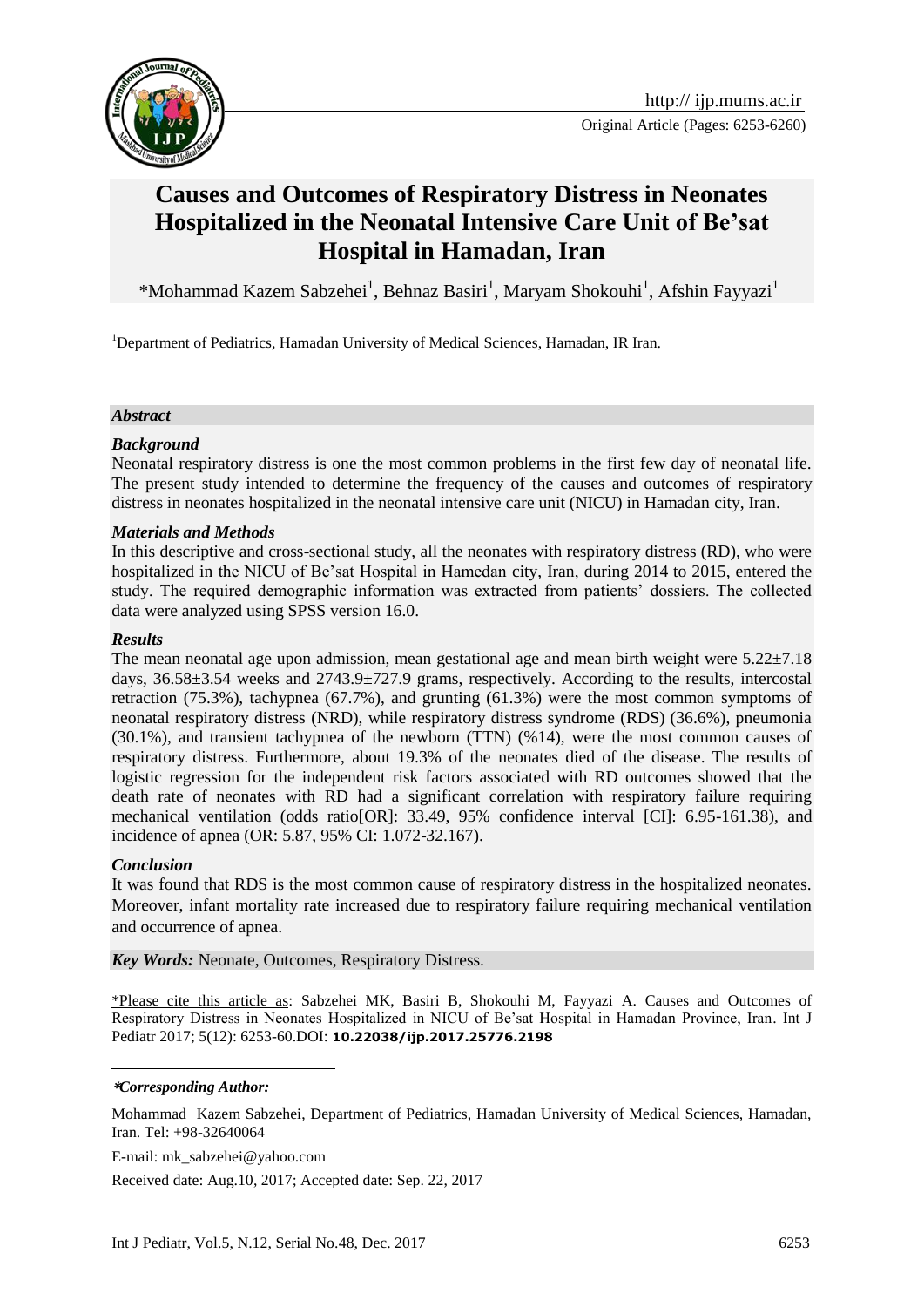# **1- INTRODUCTION**

 Neonatal respiratory distress (NRD) is one the most common problems in the first few day of neonatal life which is diagnosed with the presence of one or more symptoms of tachypnea, intercostal muscle retraction, grunting, nasal flaring and cyanosis. NRD has been reported to be prevalent in %5 to 29% of the NICUhospitalized neonates (1-3). The risk factors of NRD include prematurity, cesarean delivery, meconium stained amniotic fluid, gestational diabetes, preeclampsia, multiple pregnancies, chorioamnionitis, oligohydramnios and structural disorders of lung (4, 5).

Neonatal respiratory distress may root in pulmonary and extrapulmonary disease or has a benign cause such as transient tachypnea of the newborn (TTN) rather than a symptom of a serious infection, encephalopathy or congenital anomalies. A wide range of NRD causes include respiratory distress syndrome (RDS), transient tachypnea of the newborn (TTN), meconium aspiration syndrome (MAS), sepsis, pneumonia, early asphyxia, congenital heart disease (CHD), pulmonary anomalies etc. (6, 7). However, the general principles of care are the same in all cases regardless of NRD causes. Therefore, early diagnosis and timely treatment of NRD is of utmost importance; otherwise, it may cause respiratory failure as one of the most important causes of infant mortality i.e. it accounts for %15 of the total infant mortality (8).

It is highly important to understand the exact history of NRD-associated factors such as complete history of pre-birth, whilst-birth and post-birth delivery along with having a complete physical examination and reviewing laboratory and radiological findings in order to investigate the causes of neonatal respiratory distress (9). First, the neonates should undergo chest radiography. Other effective laboratory studies include arterial blood

gas (ABG) analysis, complete blood count (CBC) and blood culture. The present study intended to determine the frequency of the causes and outcomes of respiratory distress in neonates hospitalized in the NICU in Hamadan since having an idea of the common causes of respiratory distress in a particular unit is significant to help better treatment of NRD in future planning.

# **2- MATERIALS AND METHODS**

# **2-1. Study design and population**

 In this descriptive and cross-sectional study, 93 neonates with respiratory distress who were hospitalized in the NICU of Be'sat Hospital (neonatal referral center) in Hamadan during Apr. 2014 to Feb. 2015, entered the study

# **2-2. Methods**

Neonatal respiratory distress was diagnosed with the presence of one or more symptoms of tachypnea, intercostal muscle retraction, grunting, nasal flaring and cyanosis (3). The outcomes of NRD led to either hospital discharge with complete improvement of respiratory symptoms or death. Disease history and patient examination carried out to find different causes of respiratory distress.

# **2-3. Measuring tools**

The required demographic information was extracted from patients' dossiers about the conditions of the selected neonates in terms of neonatal age upon admission, birth weight, gender, gestational age, birth order, type of delivery, multiple birth, time of read-only memory (ROM), maternal disease, causes of respiratory distress, need for surfactant administration, need for mechanical ventilation, results of chest radiography, cardiac echocardiography, duration of hospitalization and outcomes of NRD using a researcher-made questionnaire.

## **2-4. Ethical consideration**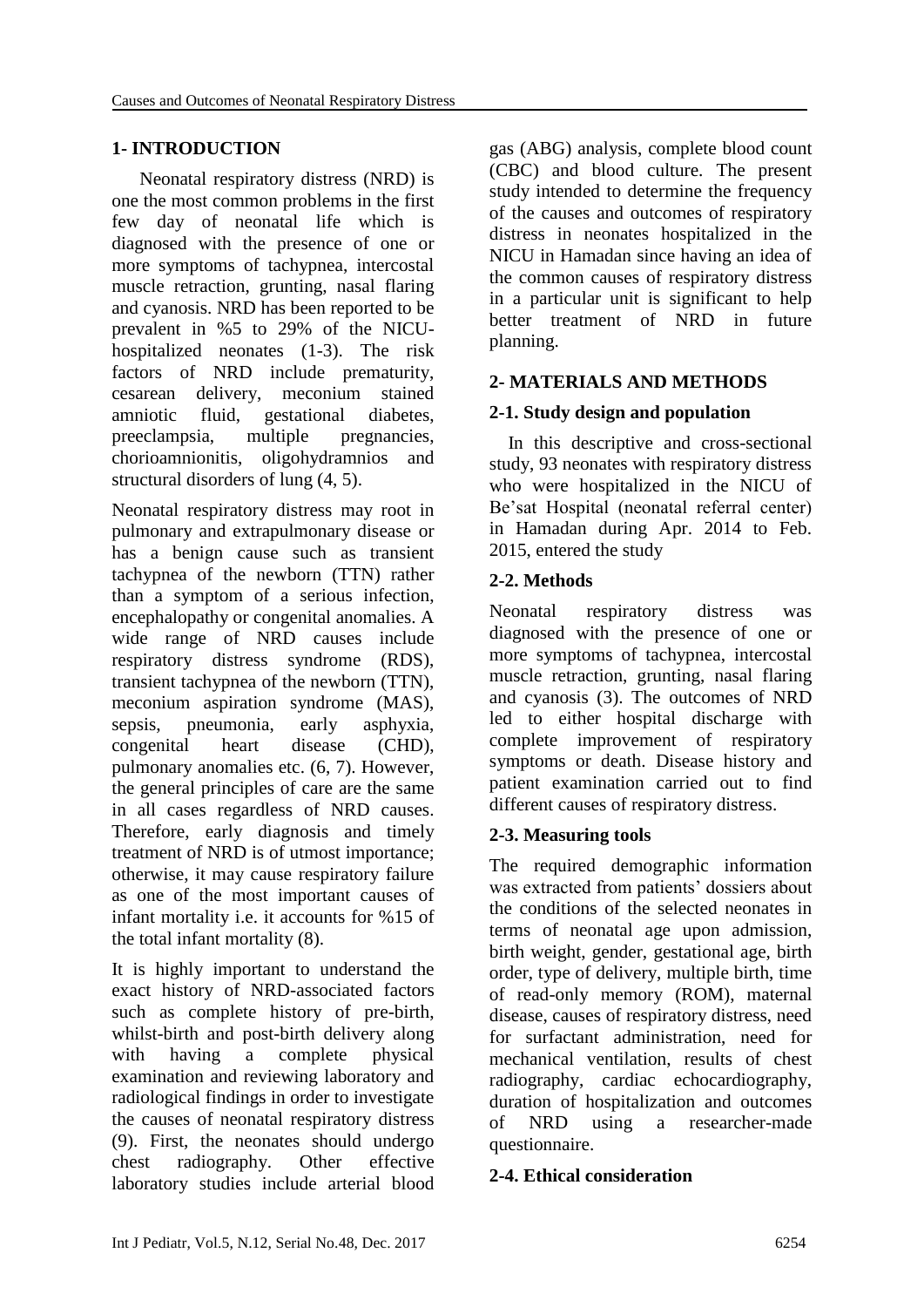Before conducting the present study, it was approved by the ethics committee of Hamadan University of Medical Sciences**.**

## **2-5. Inclusion and exclusion criteria**

All newborn infants with respiratory distress who were hospitalized in NICU with a birth age up to 28 days, of both sexes, with any gestational age and birth weight, were included. Infants with postoperative respiratory distress, syndromic infants and congenital anomalies were excluded from the study

## **2-6. Data Analyses**

The collected data were analyzed using SPSS version 16.0 software. In order to estimate the probable risk factors in both groups, Chi-square and t-test were used. Logistic regression analysis was performed for multivariate tests. The significance level was calculated at 95%CI.

## **3- RESULTS**

 About 67.7% of 93 neonates with RD were male. The mean neonatal age and mean birth weight were 5.22±7.18 days and 2743.9±727.9 grams, respectively. The minimum birth weight was 850 grams while the maximum was 4,500 grams. According to the results, intercostal muscle retraction (75.3%), tachypnea (67.7%), grunting (61.3%), cyanosis (45.2%), apnea (18.3%), and nasal flaring (16.1%), were

the most common symptoms of NRD while RDS and TTN were the most common causes of respiratory distress syndrome. Furthermore, about %19.3 of the neonates died of the disease (**Table.1**). **Table.2** shows that the outcomes of NRD had a significant correlation with respiratory failure requiring mechanical ventilation, apnea, multiple and concurrent of respiratory symptoms and mean duration of hospitalization (p<0.05). Therefore, the variables that significantly correlated with infant mortality entered logistic regression model.

**Table.3** presents the results of logistic regression for the likelihood of mortality in neonates with respiratory distress. To this end, the variables associated with the survival or death of the infants entered logistic regression as forward likelihood ratio (LR); subsequently, three variables entered the model in three steps, respectively. In terms of duration of hospitalization ( $\beta$ = - 0.204), prolonging the duration to one more day decreased the rate of mortality by 18.5 percent. In terms of the need for mechanical ventilation  $(\beta$ = 3.511), the likelihood of mortality in patients requiring mechanical ventilation increased to 33.497 times. In terms of apnea  $(\beta = 1.711)$ , the likelihood of mortality increased to 5.87 times in in patients with apnea symptoms.

| Table-1: Demographic features of infants with respiratory distress |  |  |  |
|--------------------------------------------------------------------|--|--|--|
|--------------------------------------------------------------------|--|--|--|

| Variables                            |                      | Frequency | Percentage |  |
|--------------------------------------|----------------------|-----------|------------|--|
| Male<br>Gender                       |                      | 63        | 67.7       |  |
|                                      | Female               | 30        | 32.3       |  |
| Causes of NRD                        | 34<br><b>RDS</b>     |           | 36.6       |  |
|                                      | <b>TTN</b>           | 13        | 14         |  |
|                                      | <b>MAS</b>           |           | 7.5        |  |
|                                      | Pneumonia            | 28        | 30.1       |  |
|                                      | <b>CHD</b>           | 8         | 8.6        |  |
|                                      | Diaphragmatic Hernia |           | 1.1        |  |
|                                      | Lobar Emphysema      |           | 1.1        |  |
|                                      | Asphyxia             |           | 1.1        |  |
| Mean $( \pm SD)$ neonatal age (days) | $5.22 \pm 7.18$      |           |            |  |
| Mean $($ + SD) birth weight (gr)     | $2743.9 \pm 727.9$   |           |            |  |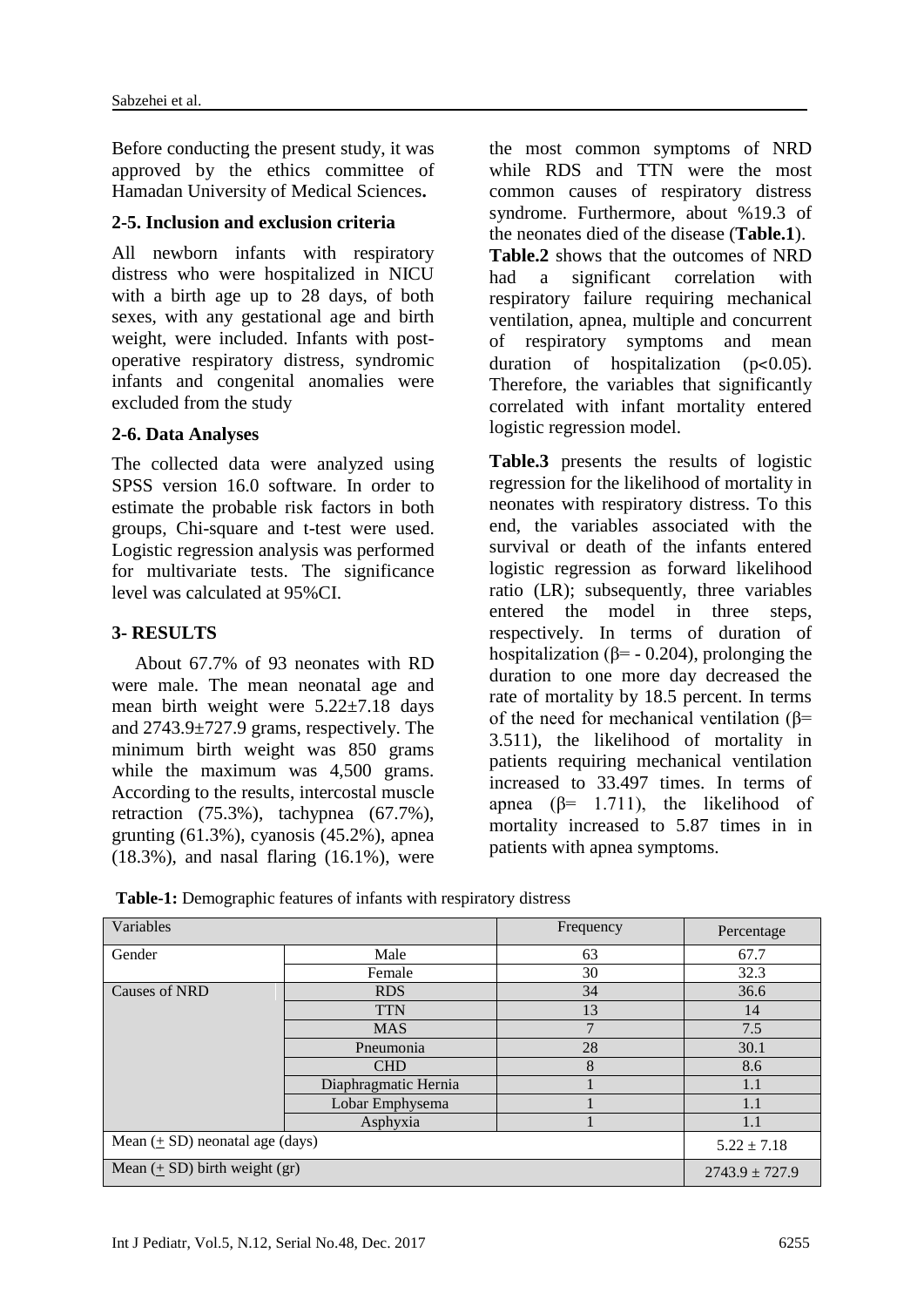| Causes and Outcomes of Neonatal Respiratory Distress |  |  |
|------------------------------------------------------|--|--|
|------------------------------------------------------|--|--|

| Birth weight                         |                                         | $\leq 1000$ g   | 2              | 2.2              |
|--------------------------------------|-----------------------------------------|-----------------|----------------|------------------|
| $\leq$ 2,500 gr                      |                                         | 1001 to 1500 g  | 4              | 4.3              |
|                                      |                                         | 1501 to 2500 g  | 26             | 28               |
|                                      | $> 2,500$ gr                            | 2501 to 4000 g  | 58             | 62.4             |
|                                      |                                         | $\geq 4000$ g   | $\overline{3}$ | $\overline{3.2}$ |
| Mean gestational age (weeks)         | $36.58 \pm 3.54$                        |                 |                |                  |
|                                      |                                         | $<$ 28 weeks    | 2              | 2.2              |
| Gestational                          | Preterm                                 | 28 to 32 weeks  | 16             | 17.2             |
| Age                                  |                                         | 33 to 36 weeks  | 11             | 11.8             |
|                                      | Term                                    | $\geq$ 37 weeks | 64             | 68.8             |
|                                      |                                         | Vaginal         | 37             | 39.8             |
| Type of Delivery                     |                                         | Cesarean        | 56             | 60.2             |
| <b>Maternal Diseases</b>             |                                         | Diabetes        | 2              | 2.2              |
|                                      |                                         | Pre-eclampsia   | $\overline{4}$ | 4.3              |
|                                      |                                         | <b>PPROM</b>    | 14             | 15.1             |
|                                      |                                         | Other           | 12             | 12.9             |
|                                      |                                         | No Disease      | 61             | 65.5             |
| Multiple Pregnancy                   |                                         | Singleton       | 89             | 95.7             |
|                                      |                                         | Twin            | 3              | 3.2              |
|                                      |                                         | Triplet         | $\mathbf{1}$   | 1.1              |
|                                      |                                         | Yes             | 12             | 12.9             |
| <b>Surfactant Administration</b>     |                                         | N <sub>o</sub>  | 81             | 87.1             |
| <b>Respiratory Failure Requiring</b> |                                         | Yes             | 25             | 26.9             |
| <b>Mechanical Ventilation</b>        |                                         | No<br>68        |                | 73.1             |
|                                      | Mean duration of hospitalization (days) |                 |                | $8.74 \pm 5.35$  |
| <b>Outcomes of NRD</b>               |                                         | Discharge       | 75             | 80.6             |
|                                      |                                         | Death           | 18             | 19.4             |

RDS: Respiratory Distress Syndrom; TTN: Transient Tachypnea of the Newborn; MAS: Meconium Aspiration Syndrome; CHD: Congenital Heart Disease; NRD: Neonatal Respiratory Distress.

| Variables                |                 | Discharge     | Death                          |       | 95% CI |        | $P-$  |
|--------------------------|-----------------|---------------|--------------------------------|-------|--------|--------|-------|
|                          |                 | Frequency (%) | <b>OR</b><br>Frequency $(\% )$ |       | Min.   | Max.   | value |
|                          | Male            | 52(82.5)      | 11(17.5)                       |       |        | 4.183  | 0.504 |
| Gender                   | Female          | 23(76.7)      | 7(23.3)                        | 1.439 | 0.495  |        |       |
|                          | <b>RDS</b>      | 28(82.4)      | 6(17.6)                        |       | 0.985  | 1.936  |       |
|                          | <b>TTN</b>      | 13(100)       | 0(0)                           |       |        |        | 0.061 |
| <b>Causes of NRD</b>     | <b>MAS</b>      | 6(85.7)       | 1(14.3)                        | 1.381 |        |        |       |
|                          | Pneumonia       | 22(78.6)      | 6(21.4)                        |       |        |        |       |
|                          | <b>CHD</b>      | 5(62.5)       | 3(37.5)                        |       |        |        |       |
|                          | Other           | 1(33.3)       | 2(66.7)                        |       |        |        |       |
| Multiple Pregnancy       | Singleton       | 72(80.9)      | 17(19.1)                       | 1.412 | 0.138  | 14.424 | 0.771 |
|                          | Multiple        | 3(75)         | 1(25)                          |       |        |        |       |
|                          | Vaginal         | 29(78.4)      | 8(21.6)                        | 0.788 | 0.279  | 2.228  |       |
| Type of Delivery         | Cesarean        | 46(82.1)      | 10(17.9)                       |       |        |        | 0.653 |
|                          | <b>Diabetes</b> | 2(100)        | 0(0)                           |       |        | 2.925  |       |
| <b>Maternal Diseases</b> | Pre-eclampsia   | 4(100)        | 0(0)                           |       | 0.499  |        |       |
|                          | Other           | 8(66.7)       | 4(33.3)                        | 1.208 |        |        | 0.676 |
|                          | No disease      | 61(81.3)      | 14(18.7)                       |       |        |        |       |
| Surfactant               | Yes             | 9(75)         | 3(25)                          | 1.467 | 0.354  | 6.079  | 0.598 |
| administration           | N <sub>o</sub>  | 66(81.5)      | 15(17.5)                       |       |        |        |       |

**Table-2:** Comparison of infants with respiratory distress in terms of the outcomes of NRD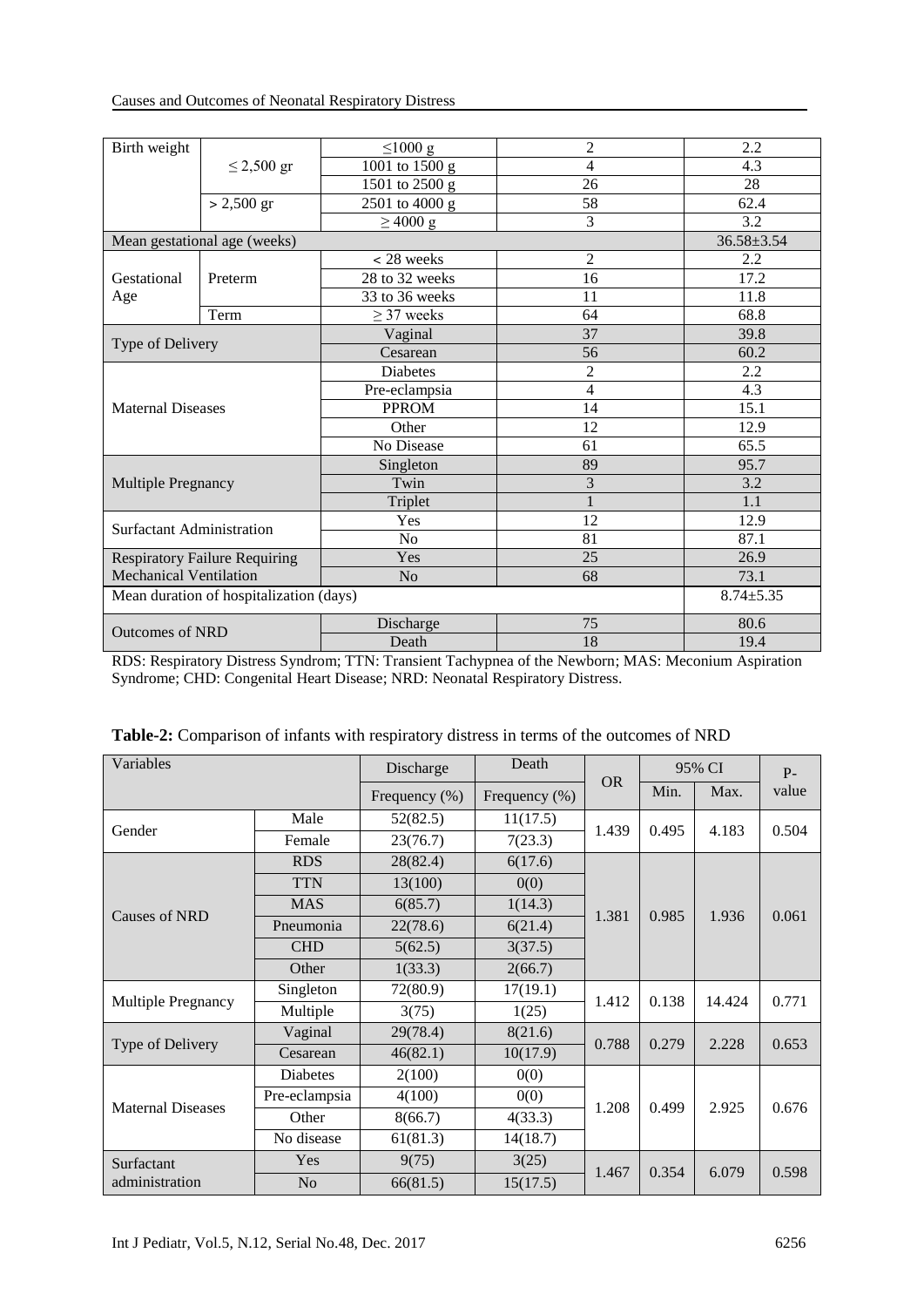| <b>Respiratory Failure</b>          | Yes            | 10(40)             | 15(60)           |                |       | 132.728 | 0.000 |
|-------------------------------------|----------------|--------------------|------------------|----------------|-------|---------|-------|
| Requiring Mechanical<br>Ventilation | N <sub>o</sub> | 65(95.6)           | 3(4.4)           | 32.5           | 7.958 |         |       |
| Granting                            | Yes            | 49(86)             | 8(14)            | 0.424          | 0.149 | 1.206   | 0.108 |
|                                     | No             | 26(72.2)           | 10(27.8)         |                |       |         |       |
| Retraction                          | Yes            | 56(80)             | 14(20)           | 1.187          | 0.348 | 4.51    | 0.784 |
|                                     | No             | 19(82.6)           | 4(17.4)          |                |       |         |       |
| Cyanosis                            | Yes            | 30(71.4)           | 12(28.6)         | 3              | 1.015 | 8.864   | 0.074 |
|                                     | N <sub>o</sub> | 45(88.2)           | 6(11.8)          |                |       |         |       |
| Tachypnea                           | Yes            | 50(79.4)           | 13(20.6)         | 1.3            | 0.417 | 4.055   | 0.651 |
|                                     | N <sub>0</sub> | 25(83.3)           | 5(16.7)          |                |       |         |       |
| Apnea                               | Yes            | 9(52.9)            | 8(47.1)          |                | 1.836 | 18.745  | 0.003 |
|                                     | N <sub>o</sub> | 66(86.8)           | 10(13.2)         | 5.867          |       |         |       |
| Nasal flaring                       | Yes            | 12(80)             | 3(20)            | 1.05           | 0.263 | 4.144   | 0.945 |
|                                     | N <sub>o</sub> | 63(80.8)           | 15(19.2)         |                |       |         |       |
|                                     | 1              | 4(100)             | 0(0)             | 2.533<br>1.301 |       | 4.933   | 0.006 |
| Multiple Concurrent                 | $\overline{2}$ | 15(83.3)           | 3(16.7)          |                |       |         |       |
| of Respiratory                      | 3              | 43(89.6)           | 5(10.4)          |                |       |         |       |
| Symptoms                            | $\overline{4}$ | 11(61.1)           | 7(38.9)          |                |       |         |       |
|                                     | 5              | 2(40)              | 3(60)            |                |       |         |       |
| Mean gestational age                |                | $36.73 \pm 0.37$   | $35.94 \pm 1.12$ | 0.942          | 0.821 | 1.081   | 0.396 |
| Mean neonatal age                   |                | $5.63 \pm 0.86$    | $3.5 + 1.33$     | 0.949          | 0.865 | 1.041   | 0.27  |
| Mean birth weight                   |                | $2789.2 \pm 79.12$ | 2555.6±207.77    | 1              | 0.999 | 1       | 0.223 |
| Mean duration of hospitalization    |                | $9.37 \pm 0.59$    | $6.11 \pm 1.37$  | 0.855          | 0.745 | 0.98    | 0.025 |

RDS: Respiratory Distress Syndrom; TTN: Transient Tachypnea of the Newborn; MAS: Meconium Aspiration Syndrome; CHD: Congenital Heart Disease; NRD: Neonatal Respiratory Distress.

| Step                    | Variables                       | β        | Standard | P-value | <b>OR</b> | 95% CI |         |
|-------------------------|---------------------------------|----------|----------|---------|-----------|--------|---------|
|                         |                                 |          | Error    |         |           | Min.   | Max.    |
| $1st$ Step              | Need for mechanical ventilation | 3.481    | 0.718    | 0.000   | 32.5      | 7.958  | 132.728 |
|                         | Constant value                  | $-3.076$ | 0.591    | 0.000   | 0.046     |        |         |
| 2 <sup>nd</sup><br>Step | Duration of hospitalization     | $-0.171$ | 0.075    | 0.022   | 0.843     | 0.728  | 0.976   |
|                         | Need for mechanical ventilation | 3.702    | 0.776    | 0.000   | 40.544    | 8.860  | 185.529 |
|                         | Constant value                  | $-1.801$ | 0.764    | 0.018   | 0.165     |        |         |
| 3 <sup>rd</sup><br>Step | Duration of hospitalization     | $-0.204$ | 0.084    | 0.016   | 0.815     | 0.691  | 0.962   |
|                         | Need for mechanical ventilation | 3.511    | 0.802    | 0.000   | 33.497    | 6.953  | 161.385 |
|                         | Apnea                           | 1.770    | 0.868    | 0.041   | 5.873     | 1.072  | 32.167  |
|                         | Constant value                  | $-1.927$ | 0.796    | 0.016   | 0.146     |        |         |

β: Standardized coefficient; OR: Odds Ratio; 95% CI: 95% confidence interval.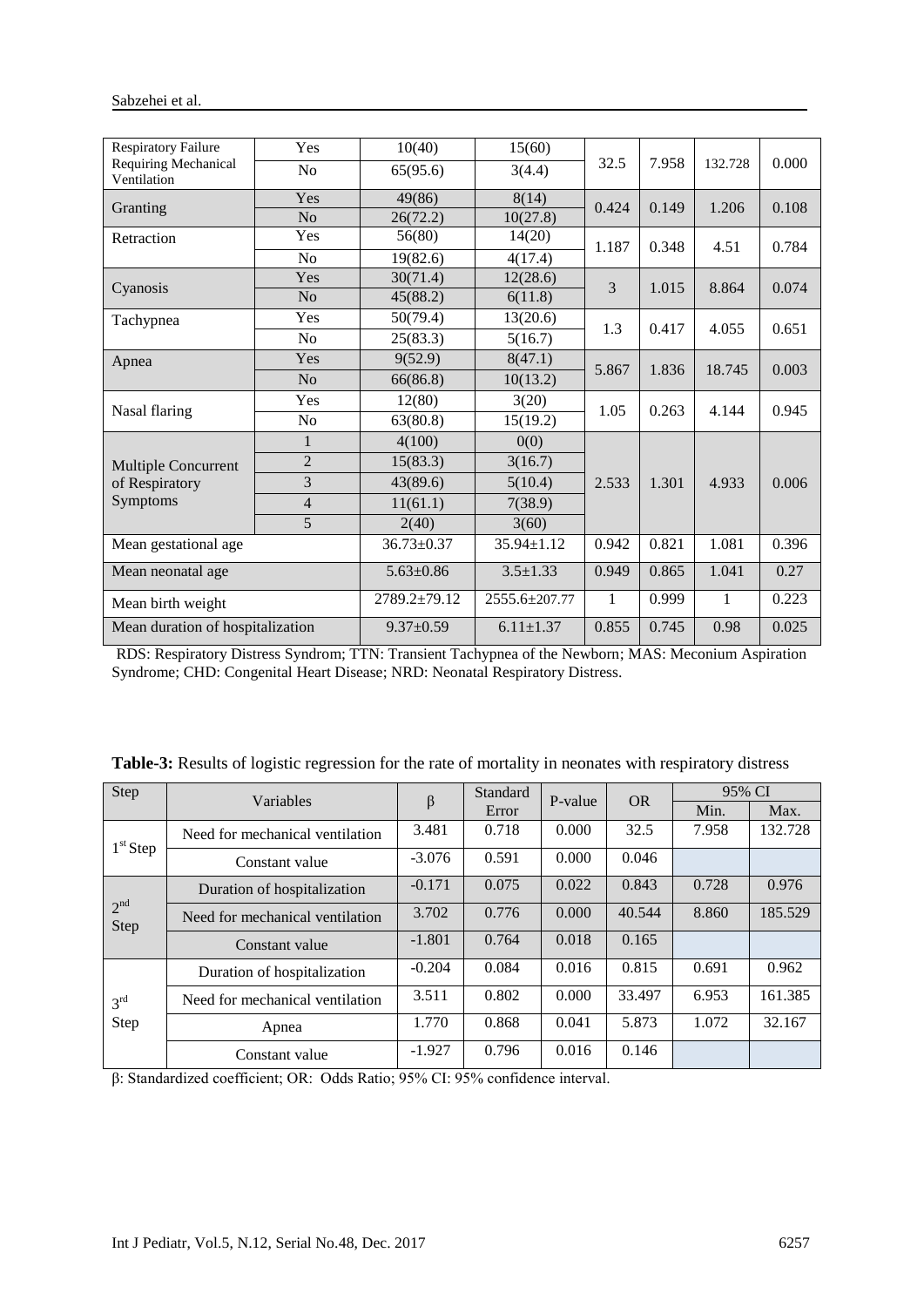# **4- DISCUSSION**

 Considering the prevalent causes of respiratory distress, the present study found that RDS, pneumonia, transient tachypnea of the newborn (TTN), meconium aspiration syndrome (MAS), congenital heart disease (CHD), diaphragmatic hernia, lobar emphysema, and asphyxia were respectively known as the most common causes of NRD. Septicemia, birth asphyxia, RDS and TTN were found to be the most common causes of NRD in Adebami's et al. study (10). Sauparna et al. (11) reported pneumonia, RDS, MAS, TTN, CHD, diaphragmatic hernia and pulmonary hemorrhage respectively as the most common causes of hospitalization for NRD. Swarnkar at al. (12), and Kommawar et al. (13), found TTN, RDS, asphyxia and MAS as the common causes of NRD.

In Parkash's et al. (14) study, RDS, TTN, pneumonia and MAS were considered as the most common causes of hospitalization for NRD. Comparing the results of the present study with other studies, it was approved that RDS, TTN, MAS and pneumonia, with different frequencies, were found as the most common causes of hospitalizing infants with respiratory distress in NICU of most centers. With regard to the symptoms of respiratory distress, the present study showed that 75.3% of infants had intercostal muscle retraction, 67.7% had tachypnea, 61.3% had grunting, 45.2% had cyanosis and 16.1% suffered from nasal flaring. Swarnkar et al. (12), found that intercostal muscle retraction, tachypnea, feeding impairment, grunting, nasal flaring, cyanosis were the most prevalent symptoms of neonatal respiratory distress. According to Parkash et al. (14), the most common NRD symptoms were tachypnea, retraction, nasal flaring by 100 % frequency, than grunting and cyanosis by 60.9% and 40% frequency, consequently. In a study by Barkiya et al. (15),

tachypnea, retraction, and nasal flaring were prevalent in more than 80% of infants while grunting and cyanosis were frequent in 41% of infant with respiratory distress. Regarding the results of the aforesaid studies, it can be concluded that tachypnea and intercostal muscle retraction, were considered as the most common symptoms of respiratory distress. Nevertheless, Swarnkar et al. (12) showed that amongst the respiratory symptoms, grunting and nasal flaring had higher specificity for neonatal respiratory distress while tachypnea, retraction and feeding impairment had higher sensitivity for the diagnosis of NRD.

With respect to the outcomes of the NRD, the present study found that 19.3% died of NRD. Furthermore, RDS, pneumonia and CHD were the most common causes of infant mortality, respectively. Adebami et al. (10) reported that 36.6% of infants with NRD died of the disease. Tochie et al. (3) who found sepsis and RDS as the most common causes of hospitalization for NRD stated that 24.5% of infants died of NRD due to neonatal infection, prematurity and RDS. On the contrary, Rao et al. (16) reported infant mortality by 2.5% due to RDS and congenital diaphragmatic hernia indicating that 100% of infants with diaphragmatic hernia (2 cases) died. In the present study, one case of diaphragmatic hernia died of the disease. Kommawar et al. (12) reported infant mortality by 21.5% due to RDS (61.6%) as the most cause of death. In Swarnkar'set al. (12) study, 22.8% of infants died of NRD due to RDS (62.5%) as the most common cause.

Abdelrahman et al. (17) found that 36% of infants died due to RDS (86.7%) as the most common cause of infant mortality. The importance of NRD is that infants with respiratory distress have 2-4 times greater risk of death than the infants without respiratory distress (12). It was found that the reason for the high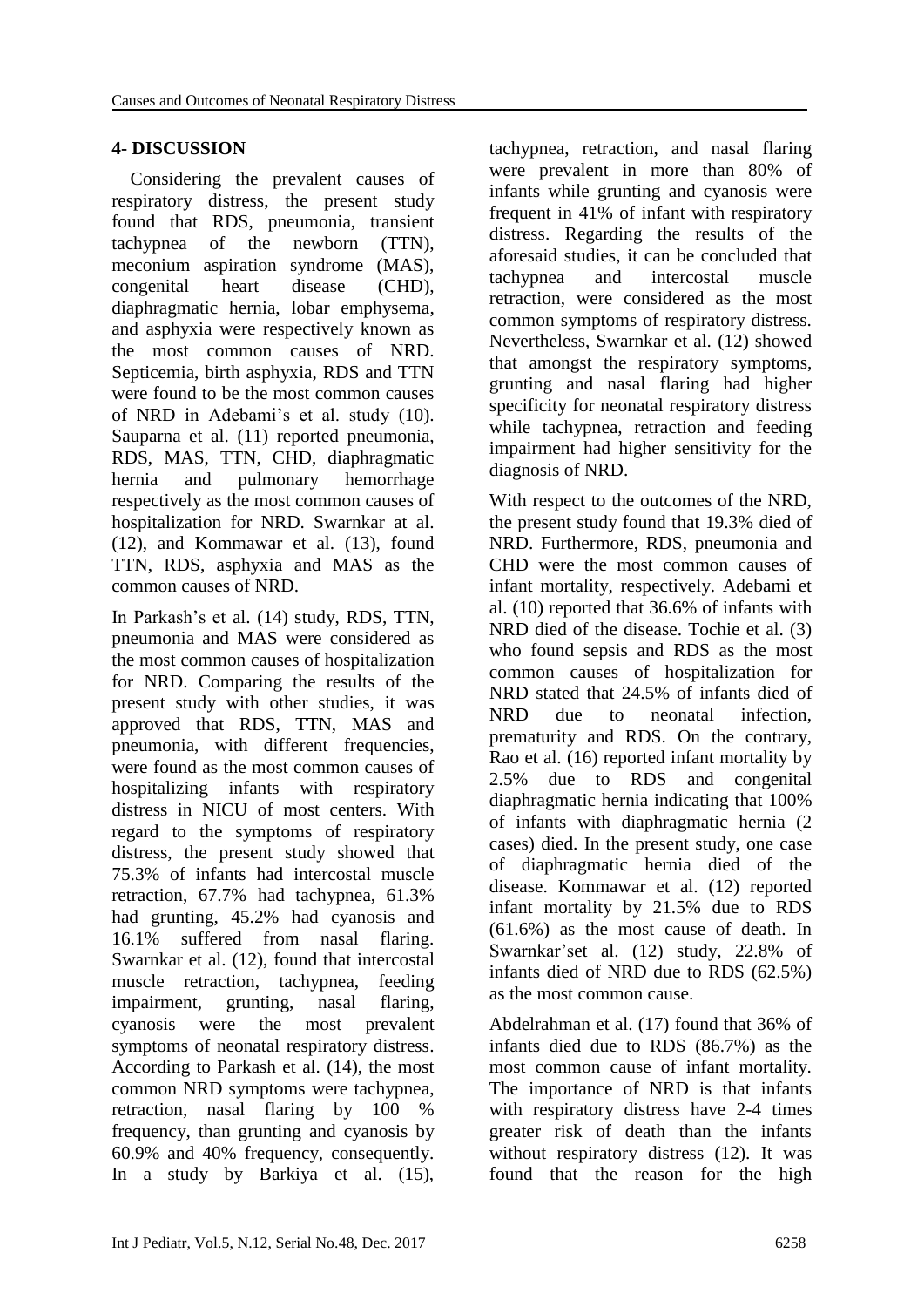frequency of RDS as the most common cause of infant mortality was prematurity, low birth weight and neonatal infection (14). In all the aforesaid studies, the best outcome of NRD was related to infants with TTN. Considering the risk factors of NRD outcomes, the results of the present study showed that the outcomes of the NRD had a significant correlation with respiratory failure requiring mechanical ventilation, apnea and mean duration of discharge. Moreover, 26 % (25.93) of infants needed mechanical ventilation especially infants with RDS (44%) and about 60% of infants requiring mechanical ventilation died of the disease. Sauparna et al. (11) showed that 41% of infants with respiratory distress required mechanical ventilation and in general 41% of infants died. John et al. (18) also demonstrated that 49% of the infants requiring mechanical ventilation died. Other studies have shown that the need for mechanical ventilation was the most important risk factor of mortality in infants hospitalized in NICU (19-21).

In the study of Panda et al. (22) apnea attack was recognized as a predictor of infant mortality. Sathenahalli et al. (23) found that apnea was a poor outcome of neonatal respiratory distress. Ogunlesi et al. (24) showed that respiratory distress was an independent risk factor of apnea and 82.2% of the infants with apnea died of the disease due to different causes. It was recommended that apnea and infant mortality can be reduced through early respiratory support of infants with respiratory distress.

## **4-1. Limitations of the study**

The sample size in our study was small compared to other studies and long-term outcome was not evaluated, therefore large sample size study with long term followup is suggested to assess the morbidity and mortality of infants with respiratory distress.

## **5- CONCLUSION**

 It was found that RDS is the most common cause of respiratory distress in the hospitalized neonates. The mortality rate was 19.3%; moreover, infant mortality rate increased due to respiratory failure requiring mechanical ventilation and occurrence of apnea. In finale, it was concluded that improving the care of newborns requires mechanical ventilation and prevention of apnea lead to better outcomes and reduced infant mortality rate.

# **6- CONFLICT OF INTEREST**

The author declares no conflict of interest.

# **7- ACKNOWLEDGMENT**

This study has been extracted from Dr. Bahar Feradoninia's dissertation. Hereby, we show our gratitude to him for her valuable contribution and the cooperation of the NICU nursing staff and medical records department personnel of Be'sat Hospital.

# **8- REFERENCES**

1. Edwards MO, Kotecha SJ, Kotecha S. Respiratory distress of the term newborn infant. Paediatr Respir Rev. 2013; 14(1):29– 36.

2. Hibbard JU, Wilkins I, Sun L, Gregory K, Haberman S. Respiratory morbidity in late preterm births. JAMA. 2010; 304(4):419-25.

3. Tochie J N, Choukem SP, Langmia R N, Barla E, Koki-Ndombo P. Neonatal respiratory distress in a reference neonatal unit in Cameroon: an analysis of prevalence, predictors, etiologies and outcomes. Pan African Medical Journal. 2016; 24:152. doi:10.11604/pamj.2016.24.152.706

4. Liu J, Yang N, Liu Y. High-risk Factors of Respiratory Distress Syndrome in Term Neonates: A Retrospective Case-control Study. Balkan medical journal. 2014; 31(1):64-8.

doi:10.5152/balkanmedj.2014.8733.